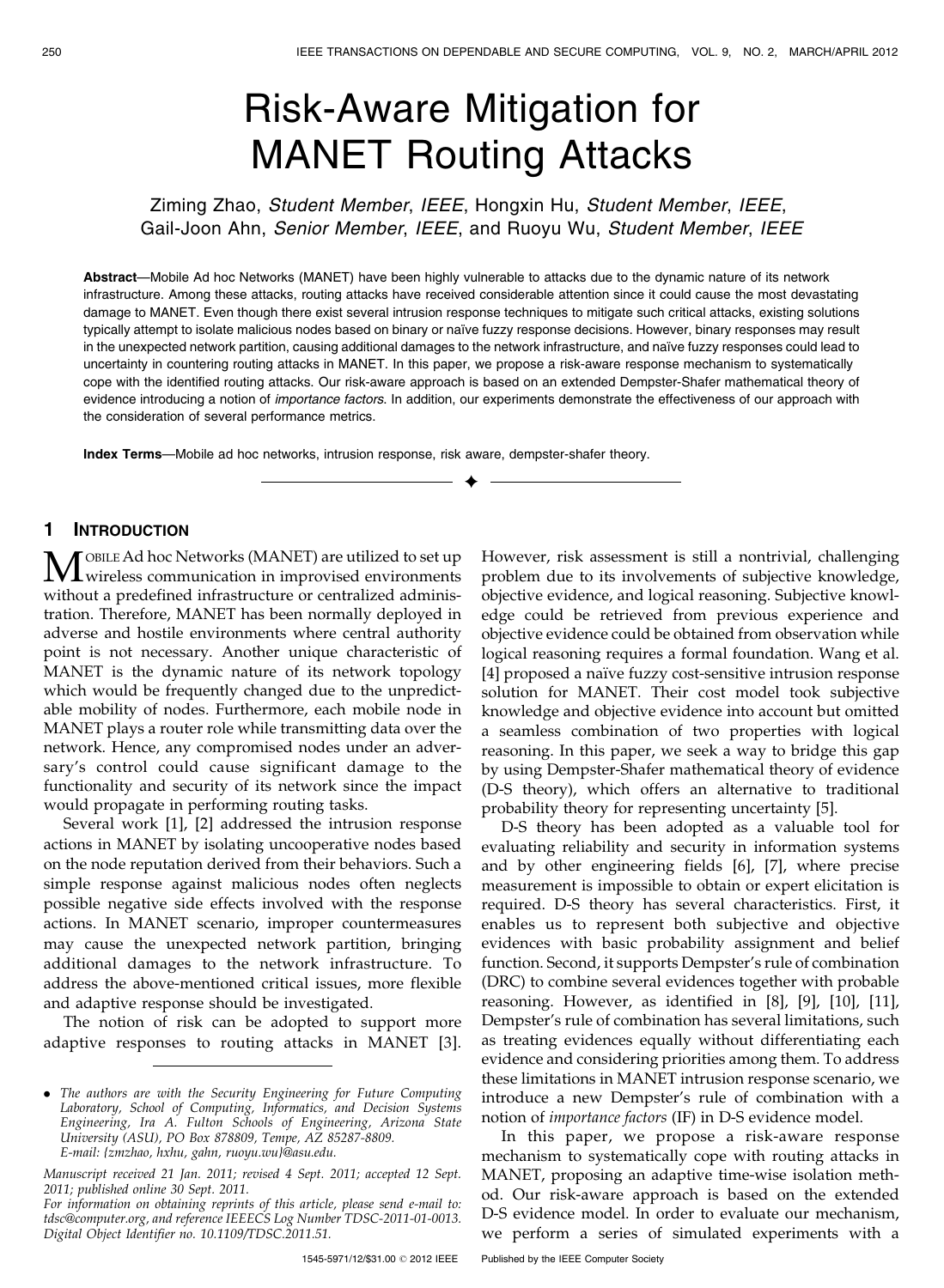proactive MANET routing protocol, Optimized Link State Routing Protocol (OLSR) [12]. In addition, we attempt to demonstrate the effectiveness of our solution.

The major contributions of this paper are summarized as follows:

- . We formally propose an extended D-S evidence model with importance factors and articulate expected properties for Dempster's rule of combination with importance factors (DRCIF). Our Dempster's rule of combination with importance factors is nonassociative and weighted, which has not been addressed in the literature.
- . We propose an adaptive risk-aware response mechanism with the extended D-S evidence model, considering damages caused by both attacks and countermeasures. The adaptiveness of our mechanism allows us to systematically cope with MANET routing attacks.
- . We evaluate our response mechanism against representative attack scenarios and experiments. Our results clearly demonstrate the effectiveness and scalability of our risk-aware approach.

The rest of this paper is organized as follows: Section 2 overviews a MANET routing protocol OLSR and routing attacks against OLSR. Section 3 describes how our extended D-S evidence model can be integrated with importance factors. Section 4 presents the details of our risk-aware response mechanism. The evaluations of our approach are discussed in Section 5. Section 6 provides the related work in MANET intrusion detection and response systems, also reviews risk-aware approaches in different fields. Section 7 concludes this paper.

#### 2 BACKGROUND

In this section, we overview the OLSR and routing attacks on OLSR.

#### 2.1 OLSR Protocol

The major task of the routing protocol is to discover the topology to ensure that each node can acquire a recent map of the network to construct routes to its destinations. Several efficient routing protocols have been proposed for MANET. These protocols generally fall into one of two major categories: reactive routing protocols and proactive routing protocols. In reactive routing protocols, such as Ad hoc On Demand Distance Vector (AODV) protocol [13], nodes find routes only when they must send data to the destination node whose route is unknown. In contrast, in proactive routing protocols, such as OLSR, nodes obtain routes by periodic exchange of topology information with other nodes and maintain route information all the time.

OLSR protocol is a variation of the pure Link-state Routing (LSR) protocol and is designed specifically for MANET. OLSR protocol achieves optimization over LSR through the use of multipoint relay (MPR) to provide an efficient flooding mechanism by reducing the number of transmissions required. Unlike LSR, where every node declares its links and forward messages for their neighbors, only nodes selected as MPR nodes are responsible for

advertising, as well as forwarding an MPR selector list advertised by other MPRs.

#### 2.2 Routing Attack on OLSR

Based on the behavior of attackers, attacks against MANET can be classified into passive or active attacks. Attacks can be further categorized as either outsider or insider attacks. With respect to the target, attacks could be also divided into data packet or routing packet attacks. In routing packet attacks, attackers could not only prevent existing paths from being used, but also spoof nonexisting paths to lure data packets to them. Several studies [14], [15], [16], [17] have been carried out on modeling MANET routing attacks. Typical routing attacks include black hole, fabrication, and modification of various fields in routing packets (route request message, route reply message, route error message, etc.). All these attacks could lead to serious network dysfunctions.

In terms of attack vectors, a malicious node can disrupt the routing mechanism in the following simple ways: first, it changes the contents of a discovered route, modifies a route reply message, and causes the packet to be dropped as an invalid packet; then, it validates the route cache in other nodes by advertising incorrect paths, and refuses to participate in the route discovery process; and finally, it modifies the contents of a data packet or the route via which the data packet is supposed to travel or behave normally during the route discovery process but is dropped.

In OLSR, any node can either modify the protocol messages before forwarding them, or create false messages or spoof an identity. Therefore, the attacker can abuse the properties of the selection algorithm to be selected as MPR. The worst case is the possible selection of the attacker as the only MPR of a node. Or, the attackers can give wrong information about the topology of a network (TC message) in order to disturb the routing operation.

# 3 EXTENDED DEMPSTER-SHAFER THEORY OF **EVIDENCE**

The Dempster-Shafer mathematical theory of evidence is both a theory of evidence and a theory of probable reasoning. The degree of belief models the evidence, while Dempster's rule of combination is the procedure to aggregate and summarize a corpus of evidences. However, previous research efforts identify several limitations of the Dempster's rule of combination

- 1. Associative. For DRC, the order of the information in the aggregated evidences does not impact the result. As shown in [10], a nonassociative combination rule is necessary for many cases.
- 2. Nonweighted. DRC implies that we trust all evidences equally [11]. However, in reality, our trust on different evidences may differ. In other words, it means we should consider various factors for each evidence.

Yager [10] and Yamada and Kudo [18] proposed rules to combine several evidences presented sequentially for the first limitation. Wu et al. [11] suggested a weighted combination rule to handle the second limitation. However,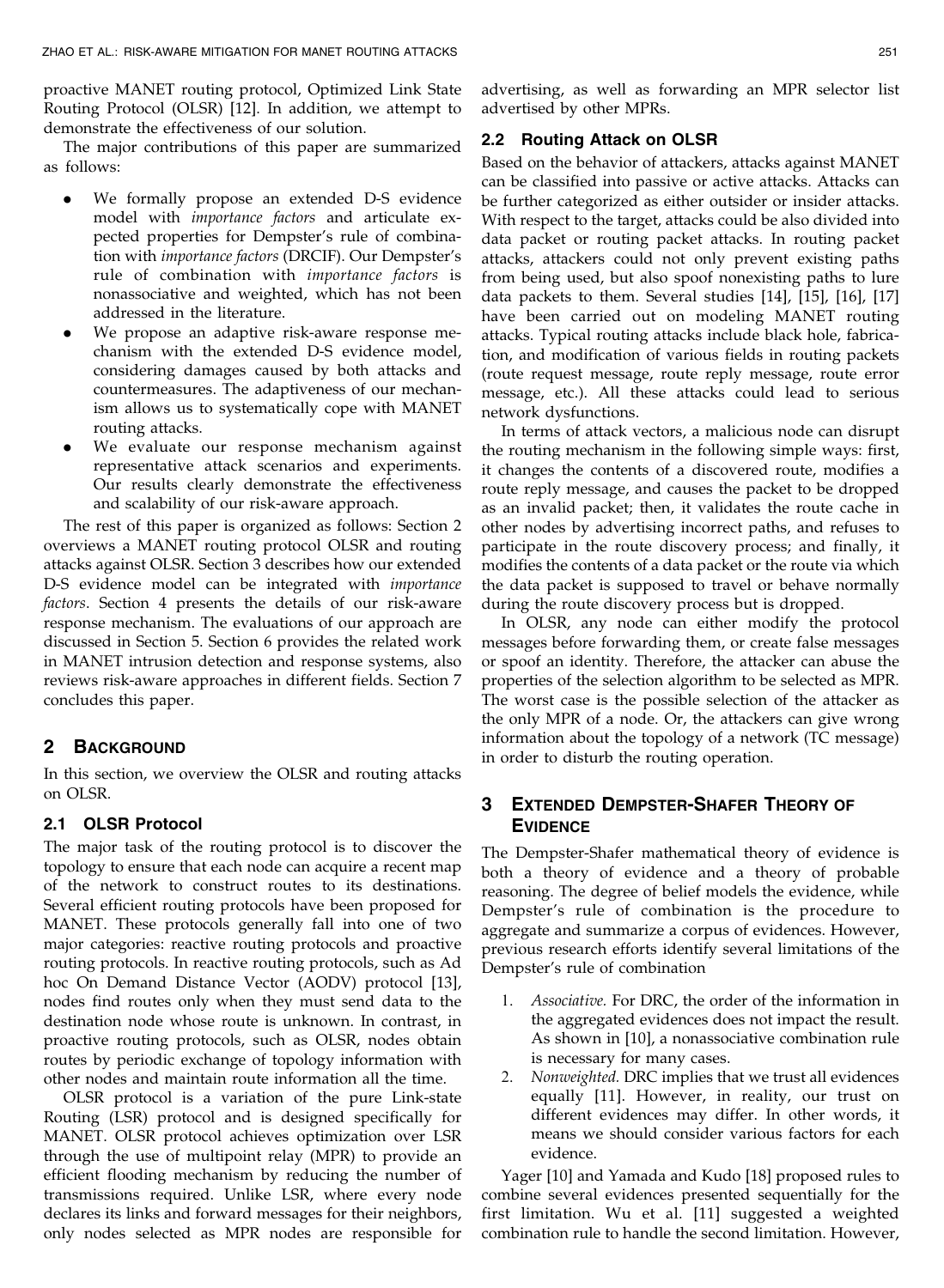### 3.1 Importance Factors and Belief Function

can overcome both of the aforementioned limitations.

In D-S theory, propositions are represented as subsets of a given set. Suppose  $\Theta$  is a finite set of states, and let  $2^\Theta$ denote the set of all subsets of  $\Theta$ . D-S theory calls  $\Theta$ , a frame of discernment. When a proposition corresponds to a subset of a frame of discernment, it implies that a particular frame discerns the proposition. First, we introduce a notion of importance factors.

- **Definition 1.** Importance factor  $(IF)$  is a positive real number associated with the importance of evidence. IFs are derived from historical observations or expert experiences.
- **Definition 2.** An evidence E is a 2-tuple  $\langle m, IF \rangle$ , where m describes the basic probability assignment [5]. Basic probability assignment function m is defined as follows:

$$
m(\phi) = 0 \tag{1}
$$

and

$$
\sum_{A \subseteq \Theta} m(A) = 1. \tag{2}
$$

According to [5], a function  $Bel: 2^{\Theta} \rightarrow [0,1]$  is a belief function over  $\Theta$  if it is given by (3) for some basic probability assignment  $m: 2^\Theta \rightarrow [0,1]$ 

$$
Bel(A) = \sum_{B \subseteq A} m(B), \tag{3}
$$

for all  $A \in 2^{\Theta}$ ,  $Bel(A)$  describes a measure of the total beliefs committed to the evidence A.

Given several belief functions over the same frame of discernment and based on distinct bodies of evidence, Dempster's rule of combination, which is given by (4), enables us to compute the orthogonal sum, which describes the combined evidence.

Suppose  $Bel_1$  and  $Bel_2$  are belief functions over the same frame  $\Theta$ , with basic probability assignments  $m_1$  and  $m_2$ . Then, the function  $m: 2^{\Theta} \rightarrow [0,1]$  defined by  $m(\phi) = 0$  and

$$
m(C) = \frac{\sum_{A_i \cap B_j = C} m_1(A_i) m_2(B_j)}{1 - \sum_{A_i \cap B_j = \phi} m_1(A_i) m_2(B_j)},
$$
(4)

for all nonempty  $C \subseteq \Theta$ ,  $m(C)$  is a basic probability assignment which describes the combined evidence.

Suppose  $IF_1$  and  $IF_2$  are importance factors of two independent evidences named  $E_1$  and  $E_2$ , respectively. The combination of these two evidences implies that our total belief to these two evidences is 1, but in the same time, our belief to either of these evidences is less than 1. This is straightforward since if our belief to one evidence is 1, it would mean our belief to the other is 0, which models a meaningless evidence. And we define the importance factors of the combination result equals to  $(IF_1 + IF_2)/2$ .

Definition 3. Extended D-S evidence model with importance factors: Suppose  $E_1 = \langle m_1, IF_1 \rangle$  and  $E_2 = \langle m_2, IF_2 \rangle$  are two

independent evidences. Then, the combination of  $E_1$  and  $E_2$  is  $E = \langle m_1 \oplus m_2, (IF_1 + IF_2)/2 \rangle$ , where  $\oplus$  is Dempster's rule

# of combination with importance factors.

#### 3.2 Expected Properties for Our Dempster's Rule of Combination with Importance Factors

The proposed rule of combination with importance factors should be a superset of Dempster's rule of combination. In this section, we describe four properties that a candidate Dempster's rule of combination with importance factors should follow. Properties 1 and 2 ensure that the combined result is a valid evidence. Property 3 guarantees that the original Dempster's Rule of Combination is a special case of Dempster's Rule of Combination with importance factors, where the combined evidences have the same priority. Property 4 ensures that importance factors of the evidences are also independent from each other.

**Property 1.** No belief ought to be committed to  $\phi$  in the result of our combination rule

$$
m'(\phi) = 0.\t\t(5)
$$

**Property 2.** The total belief ought to be equal to 1 in the result of our combination rule

$$
\sum_{A \subseteq \Theta} m'(A) = 1. \tag{6}
$$

Property 3. If the importance factors of each evidence are equal, our Dempster's rule of combination should be equal to Dempster's rule of combination without importance factors

$$
m'(A, IF_1, IF_2) = m(A), \text{ if } IF_1 = IF_2 \tag{7}
$$

for all  $A\in \Theta$ , where  $m(A)$  is the original Dempster's Combination Rule.

Property 4. Importance factors of each evidence must not be exchangeable

$$
m'(A, IF_1, IF_2) \neq m'(A, IF_2, IF_1) \text{ if } (IF_1 \neq IF_2). \tag{8}
$$

#### 3.3 Dempster's Rule of Combination with Importance Factors

In this section, we propose a Dempster's rule of combination with importance factors. We prove our combination rule follows the properties defined in the previous section.

Theorem 1. Dempster's Rule of Combination with Importance Factors: Suppose  $Bel<sub>1</sub>$  and  $Bel<sub>2</sub>$  are belief functions over the same frame of discernment  $\Theta$ , with basic probability assignments  $m_1$  and  $m_2$ . The importance factors of these evidences are I $F_1$  and I $F_2$ . Then, the function  $m':2^\Theta\rightarrow [0,1]$  defined by

$$
m'(\phi) = 0
$$

and

$$
m'(C, IF_1, IF_2)
$$
  
= 
$$
\frac{\sum_{A_i \cap B_j = C} \left[ m_1(A_i)^{\frac{IF_1}{IF_2}} \cdot m_2(B_j)^{\frac{IF_2}{IF_1}} \right]}{\sum_{C \subseteq \Theta, C \neq \phi} \sum_{A_i \cap B_j = C} \left[ m_1(A_i)^{\frac{IF_1}{IF_2}} \cdot m_2(B_j)^{\frac{IF_2}{IF_1}} \right]},
$$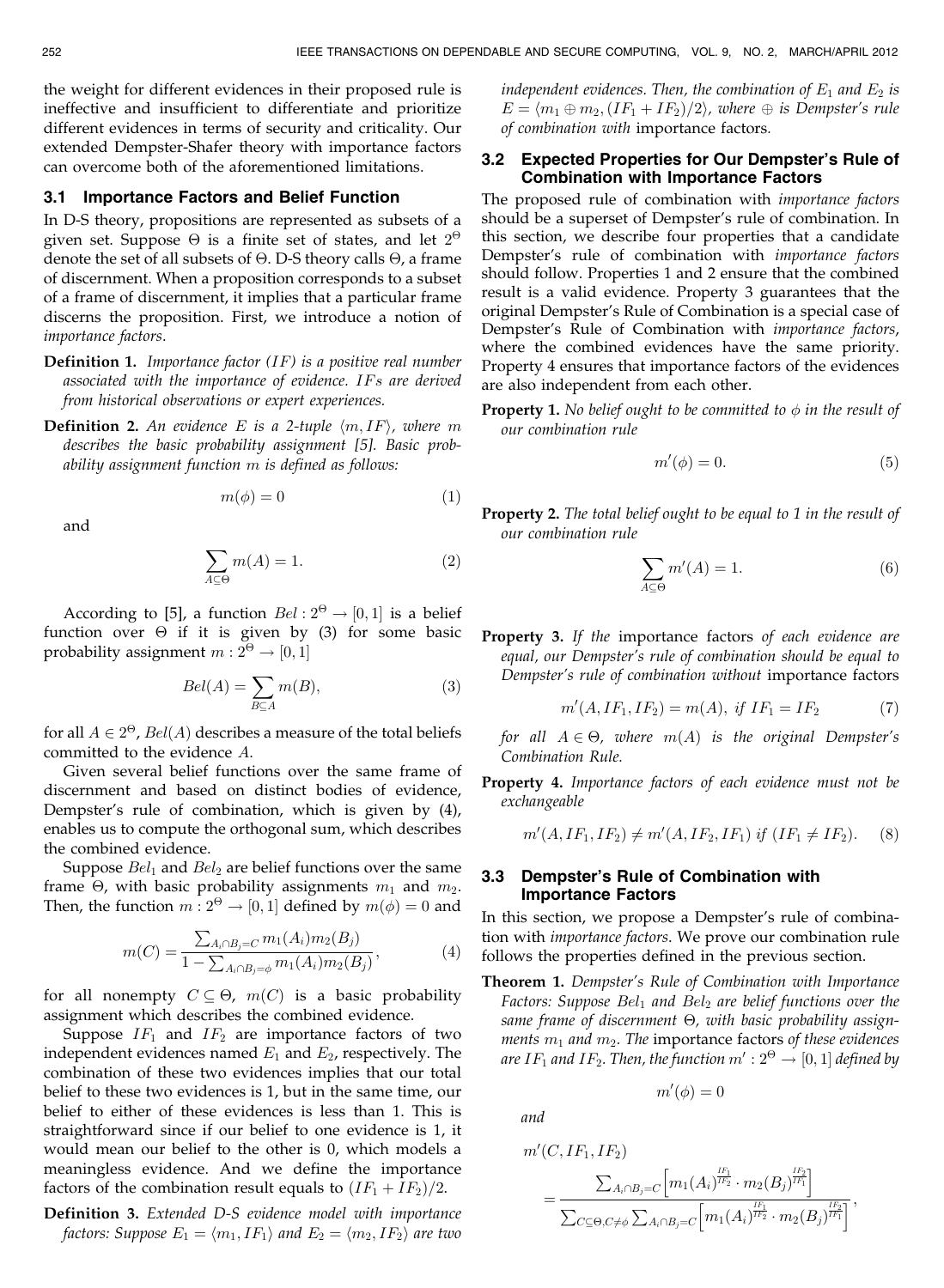

Fig. 1. Risk-aware response mechanism.

for all nonempty  $C \subseteq \Theta$ ,  $m'$  is a basic probability assignment for the combined evidence.

Proof. It is obvious that our proposed DRCIF holds Properties 1 and 4. We prove that our proposed DRCIF also holds Properties 2 and 3 here.

#### Property 2.

$$
\sum_{A \subseteq \Theta} m'(A, IF_1, IF_2)
$$
\n
$$
= \sum_{A \subseteq \Theta, A \neq \phi} \frac{\sum_{A_i \cap B_j = A} \left[ m_1(A_i)^{\frac{IF_1}{IF_2}} \cdot m_2(B_j)^{\frac{IF_2}{IF_1}} \right]}{\sum_{A \subseteq \Theta, A \neq \phi} \sum_{A_i \cap B_j = A} \left[ m_1(A_i)^{\frac{IF_1}{IF_2}} \cdot m_2(B_j)^{\frac{IF_2}{IF_1}} \right]}
$$
\n
$$
= \frac{\sum_{A \subseteq \Theta, A \neq \phi} \sum_{A_i \cap B_j = A} \left[ m_1(A_i)^{\frac{IF_1}{IF_2}} \cdot m_2(B_j)^{\frac{IF_2}{IF_1}} \right]}{\sum_{A \subseteq \Theta, A \neq \phi} \sum_{A_i \cap B_j = A} \left[ m_1(A_i)^{\frac{IF_1}{IF_2}} \cdot m_2(B_j)^{\frac{IF_2}{IF_1}} \right]}
$$
\n= 1.

#### Property 3.

$$
m'(A, IF_1, IF_1)
$$
  
= 
$$
\frac{\sum_{A_i \cap B_j = A} \left[ m_1(A_i)^{\frac{IF_1}{IF_1}} \cdot m_2(B_j)^{\frac{IF_1}{IF_1}} \right]}{\sum_{A \subseteq \Theta, A \neq \phi} \sum_{A_i \cap B_j = A} \left[ m_1(A_i)^{\frac{IF_1}{IF_1}} \cdot m_2(B_j)^{\frac{IF_1}{IF_1}} \right]}
$$
  
= 
$$
\frac{\sum_{A_i \cap B_j = A} \left[ m_1(A_i) \cdot m_2(B_j) \right]}{\sum_{A \subseteq \Theta, A \neq \phi} \sum_{A_i \cap B_j = A} \left[ m_1(A_i) \cdot m_2(B_j) \right]}
$$
  
= 
$$
\frac{\sum_{A_i \cap B_j = A} m_1(A_i) m_2(B_j)}{1 - \sum_{A_i \cap B_j = \phi} m_1(A_i) m_2(B_j)}
$$
  
= 
$$
m(A).
$$

Our proposed DRCIF is nonassociative for multiple evidences. Therefore, for the case in which sequential information is not available for some instances, it is necessary to make the result of combination consistent with multiple evidences. Our combination algorithm supports this requirement and the complexity of our algorithm is  $O(n)$ , where *n* is the number of evidences. It indicates that our extended Dempster-Shafer theory demands no extra computational cost compared to a naïve fuzzy-based method. The algorithm for combination of multiple evidences is constructed as follows:

Algorithm 1. MUL-EDS-CMB INPUT: Evidence pool Ep

OUTPUT: One evidence

- 1  $|Ep| = \text{sizeof}(Ep);$
- 2 While  $|Ep| > 1$  do
- 3 Pick two evidences with the least  $IF$  in  $Ep$ , named  $E_1$  and  $E_2$ ;
- 4 Combine these two evidences,
- $E = \langle m_1 \oplus m_2, (IF_1 + IF_2)/2 \rangle;$
- 5 Remove  $E_1$  and  $E_2$  from  $Ep$ ;
- 6 Add E to  $Ep$ ;
- 7 end
- 8 return the evidence in  $Ep$

# 4 RISK-AWARE RESPONSE MECHANISM

In this section, we articulate an adaptive risk-aware response mechanism based on quantitative risk estimation and risk tolerance. Instead of applying simple binary isolation of malicious nodes, our approach adopts an isolation mechanism in a temporal manner based on the risk value. We perform risk assessment with the extended D-S evidence theory introduced in Section 3 for both attacks and corresponding countermeasures to make more accurate response decisions illustrated in Fig. 1.

#### 4.1 Overview

 $\Box$ 

Because of the infrastructure-less architecture of MANET, our risk-aware response system is distributed, which means each node in this system makes its own response decisions based on the evidences and its own individual benefits. Therefore, some nodes in MANET may isolate the malicious node, but others may still keep in cooperation with due to high dependency relationships. Our riskaware response mechanism is divided into the following four steps shown in Fig. 1.

Evidence collection. In this step, Intrusion Detection System (IDS) gives an attack alert with a confidence value, and then Routing Table Change Detector (RTCD) runs to figure out how many changes on routing table are caused by the attack.

Risk assessment. Alert confidence from IDS and the routing table changing information would be further considered as independent evidences for risk calculation and combined with the extended D-S theory. Risk of countermeasures is calculated as well during a risk assessment phase. Based on the risk of attacks and the risk of countermeasures, the entire risk of an attack could be figured out.

Decision making. The adaptive decision module provides a flexible response decision-making mechanism, which takes risk estimation and risk tolerance into account. To adjust temporary isolation level, a user can set different thresholds to fulfill her goal.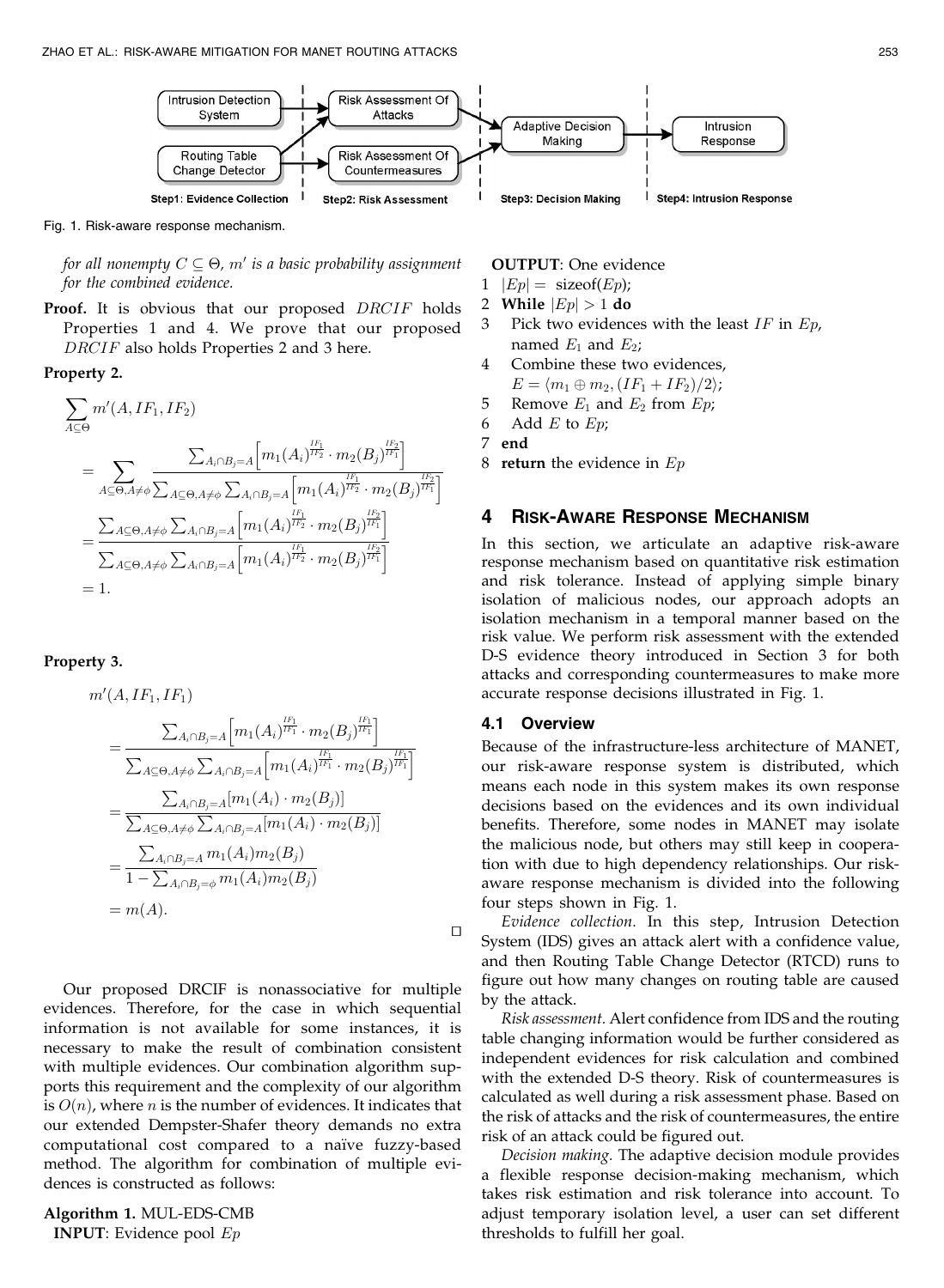

Fig. 2. Example scenario.

Intrusion response. With the output from risk assessment and decision-making module, the corresponding response actions, including routing table recovery and node isolation, are carried out to mitigate attack damages in a distributed manner.

#### 4.2 Response to Routing Attacks

In our approach, we use two different responses to deal with different attack methods: routing table recovery and node isolation.

Routing table recovery includes local routing table recovery and global routing recovery. Local routing recovery is performed by victim nodes that detect the attack and automatically recover its own routing table. Global routing recovery involves with sending recovered routing messages by victim nodes and updating their routing table based on corrected routing information in real time by other nodes in MANET.

Routing table recovery is an indispensable response and should serve as the first response method after successful detection of attacks. In proactive routing protocols like OLSR, routing table recovery does not bring any additional overhead since it periodically goes with routing control messages. Also, as long as the detection of attack is positive, this response causes no negative impacts on existing routing operations.

Node isolation may be the most intuitive way to prevent further attacks from being launched by malicious nodes in MANET. To perform a node isolation response, the neighbors of the malicious node ignore the malicious node by neither forwarding packets through it nor accepting any packets from it. On the other hand, a binary node isolation response may result in negative impacts to the routing operations, even bringing more routing damages than the attack itself.

For example, in Fig. 2, Node 1 behaves like a malicious node. However, if every other node simply isolate Node 1, Node 6 will be disconnected from the network. Therefore, more flexible and fine-grained node isolation mechanism are required. In our risk-aware response mechanism, we adopt two types of time-wise isolation responses: temporary isolation and permanent isolation, which are discussed in Section 4.4.

#### 4.3 Risk Assessment

Since the attack response actions may cause more damages than attacks, the risks of both attack and response should be estimated. We classify the security states of MANET into two categories: {Secure, Insecure}. In other words, the frame of discernment would be  $\{\phi$ , {Secure}, {Insecure}, {Secure, Insecure}}. Note that {Secure, Insecure} means the security state of MANET could be either secure or insecure, which describes the uncertainty of the security state.  $Bel{Insecure}$ is used to represent the risk of MANET.

#### 4.3.1 Selection of Evidences

Our evidence selection approach considers subjective evidence from experts' knowledge and objective evidence from routing table modification. We propose a unified analysis approach for evaluating the risks of both attack  $(Risk_A)$  and countermeasure  $(Risk_C)$ .

We take the confidence level of alerts from IDS as the subjective knowledge in *Evidence 1*. In terms of objective evidence, we analyze different routing table modification cases. There are three basic items in OLSR routing table (destination, next hop, distance). Thus, routing attack can cause existing routing table entries to be missed, or any item of a routing table entry to be changed. We illustrate the possible cases of routing table change and analyze the degrees of damage in Evidences 2 through 5.

Evidence 1: Alert confidence. The confidence of attack detection by the IDS is provided to address the possibility of the attack occurrence. Since the false alarm is a serious problem for most IDSs, the confidence factor must be considered for the risk assessment of the attack. The basic probability assignments of Evidence 1 are based on three equations given below:

$$
m(Insecure) = c, c \text{ is confidence given by } IDs
$$
 (9)

$$
m(Secure) = 1 - c \tag{10}
$$

$$
m(Secure, Insecure) = 0.
$$
 (11)

Evidence 2: Missing entry. This evidence indicates the proportion of missing entries in routing table. Link withholding attack or node isolation countermeasure can cause possible deletion of entries from routing table of the node.

Evidence 3: Changing entry I. This evidence represents the proportion of changing entries in the case of next hop being the malicious node. In this case, the malicious node builds a direct link to this node. So, it is highly possible for this node to be the attacker's target. Malicious node could drop all the packages to or from the target node, or it can behave as a normal node and wait for future attack actions. Note that isolating a malicious node cannot trigger this case.

Evidence 4: Changing entry II. This evidence shows the proportion of changed entries in the case of different next hop (not the malicious node) and the same distance. We believe the impacts on the node communication should be very minimal in this case. Both attacks and countermeasures could cause this case.

Evidence 5: Changing entry III. This evidence points out the proportion of changing entries in the case of different next hop (not the malicious node) and the different distance. Similar to Evidence 4, both attacks and countermeasures could result in this evidence. The path change may also affect routing cost and transmission delay of the network.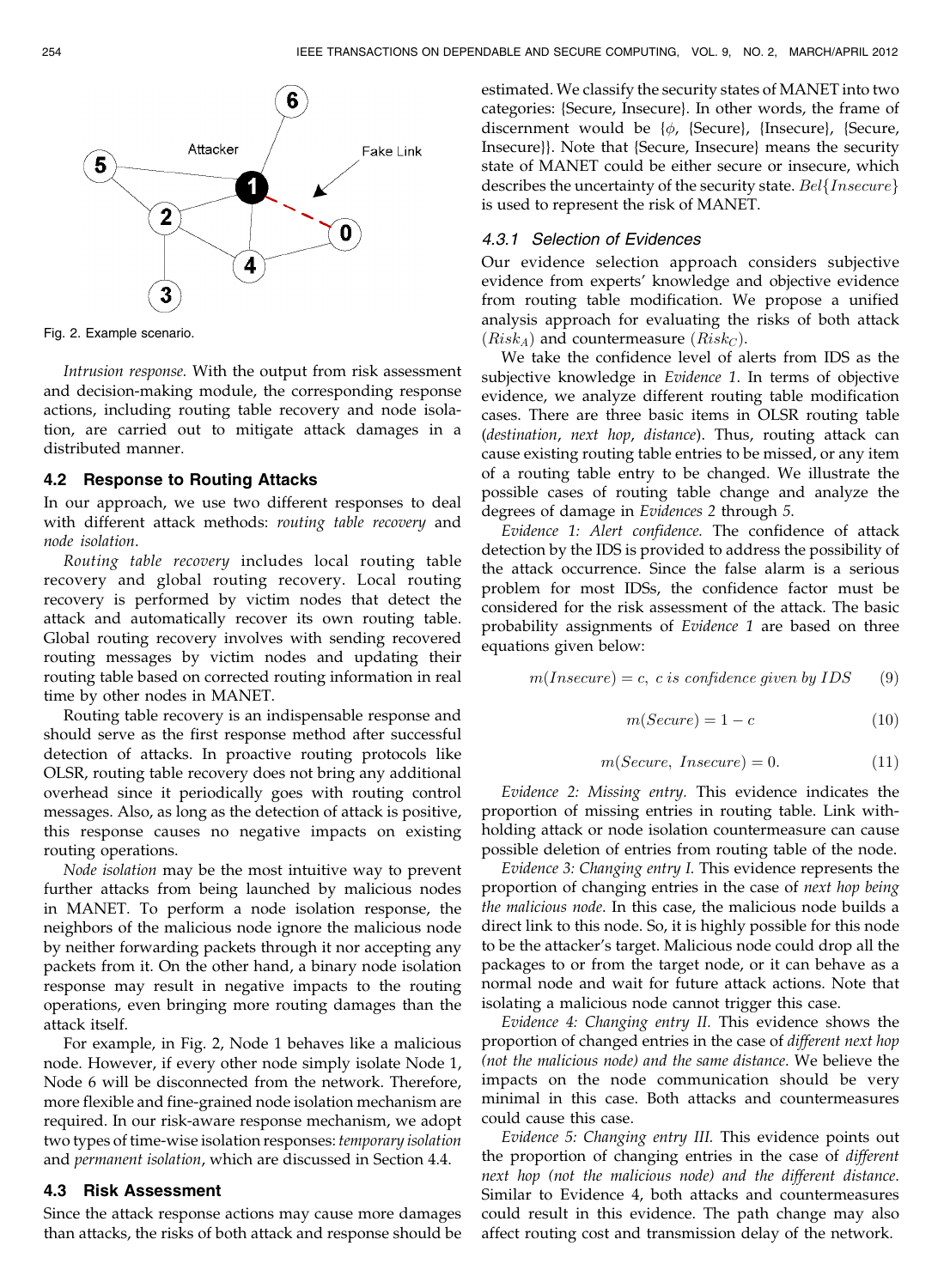Basic probability assignments of Evidences 2 to 5 are based on (12-14). Equations (12-14) are piecewise linear functions, where  $a$ ,  $b$ ,  $c$ , and  $d$  are constants and determined by experts.  $d$  is the minimum value of the belief that implies the status of MANET is insecure. On the other hand, 1-d is the maximum value of the belief that means the status of MANET is secure.  $a$ ,  $b$ , and  $c$  are the thresholds for minimum belief or maximum belief for each respective mass function

$$
m(Insecure) = \begin{cases} d & x \in [0, a] \\ \left(\frac{1-2d}{c-a}\right)(x-a) & x \in (a, c] \\ 1-d & x \in (c, 1], \end{cases}
$$
(12)

$$
m(Secure) = \begin{cases} 1 - d + \left(\frac{2d - 1}{b}\right)x & x \in [0, b] \\ d & x \in (b, 1], \end{cases}
$$
(13)

$$
m(Secure, Insecure) = \begin{cases} \frac{1-2d}{b}x & x \in [0, a] \\ d - \frac{2d-1}{c-a}x - \\ 1 - \frac{b}{c-a}(x-a) & x \in (a, b] \\ 1 - \frac{b}{c-a}(x-a) & x \in (b, c] \\ 0 & x \in (c, 1]. \end{cases}
$$
 (14)

#### 4.3.2 Combination of Evidences

For simplicity, we call the combined evidence for an attack,  $E_A$  and the combined evidence for a countermeasure,  $E_C$ . Thus,  $Bel<sub>A</sub>(Insecure)$  and  $Bel<sub>C</sub>(Insecure)$  represent risks of attack ( $Risk_A$ ) and countermeasure ( $Risk_C$ ), respectively. The combined evidences,  $E_A$  and  $E_C$  are defined in (15) and (16). The entire risk value derived from  $Risk_A$  and  $Risk_C$  is given in (17)

$$
E_A = E_1 \oplus E_2 \oplus E_3 \oplus E_4 \oplus E_5, \tag{15}
$$

$$
E_C = E_2 \oplus E_4 \oplus E_5, \tag{16}
$$

where  $\oplus$  is Dempster's rule of combination with important factors defined in Theorem 1

$$
Risk = Risk_A - Risk_C = Bel_A (Insecure) - Bel_C (Insecure).
$$
\n(17)

#### 4.4 Adaptive Decision Making

Our adaptive decision-making module is based on quantitative risk estimation and risk tolerance, which is shown in Fig. 3. The response level is additionally divided into multiple bands. Each band is associated with an isolation degree, which presents a different time period of the isolation action. The response action and band boundaries are all determined in accordance with risk tolerance and can be changed when risk tolerance threshold changes. The upper risk tolerance threshold  $(UT)$  would be associated with permanent isolation response. The lower risk tolerance threshold (LT) would remain each node intact. The band between the upper tolerance threshold and lower tolerance threshold is associated with the temporary isolation response, in which the isolation time  $(T)$  changes dynamically based on the different response level given by (18) and (19), where  $n$  is the number of bands and  $i$  is the corresponding isolation band



Fig. 3. Adaptive decision making.

$$
i = \left\lceil \frac{Risk - LT}{UT - LT} \times n \right\rceil, \; Risk \in (LT, UT), \tag{18}
$$

$$
T = 100 \times i \ (milliseconds). \tag{19}
$$

We recommend the value of lower risk tolerance threshold be 0 initially if no additional information is available. It implies when the risk of attack is greater than the risk of isolation response, the isolation is needed. If other information is available, it could be used to adjust thresholds. For example, node reputation is one of important factors in MANET security, our adaptive decision-making module could take this factor into account as well. That is, if the compromised node has a high or low reputation level, the response module can intuitively adjust the risk tolerance thresholds accordingly. In the case that  $LT$  is less than 0, even if the risk of attack is not greater than the risk of isolation, the response could also perform an isolation task to the malicious nodes.

The risk tolerance thresholds could also be dynamically adjusted by another factors, such as attack frequency. If the attack frequency is high, more severe response action should be taken to counter this attack. Our risk-aware response module could achieve this objective by reducing the values of risk tolerance threshold and narrowing the range between two risk tolerance thresholds.

#### 5 CASE STUDY AND EVALUATION

In this section, we first explain the methodology of our experiments and the metrics considered to evaluate the effectiveness of our approach. Then, we demonstrate the detailed process of our solution with a case study and also compare our risk-aware approach with binary isolation. In addition, we evaluate our solution with five random network topologies considering different size of nodes. The results show the effectiveness and scalability of our approach.

#### 5.1 Methodology and Metrics

The experiments were carried out using NS-2 as the simulation tool from VINT Project [19] with UM-OLSR [20]. NS-2 is a discrete event network simulator which provides a detailed model of the physical and link layer behavior of a wireless network and allows arbitrary movement of nodes within the network. UM-OLSR is an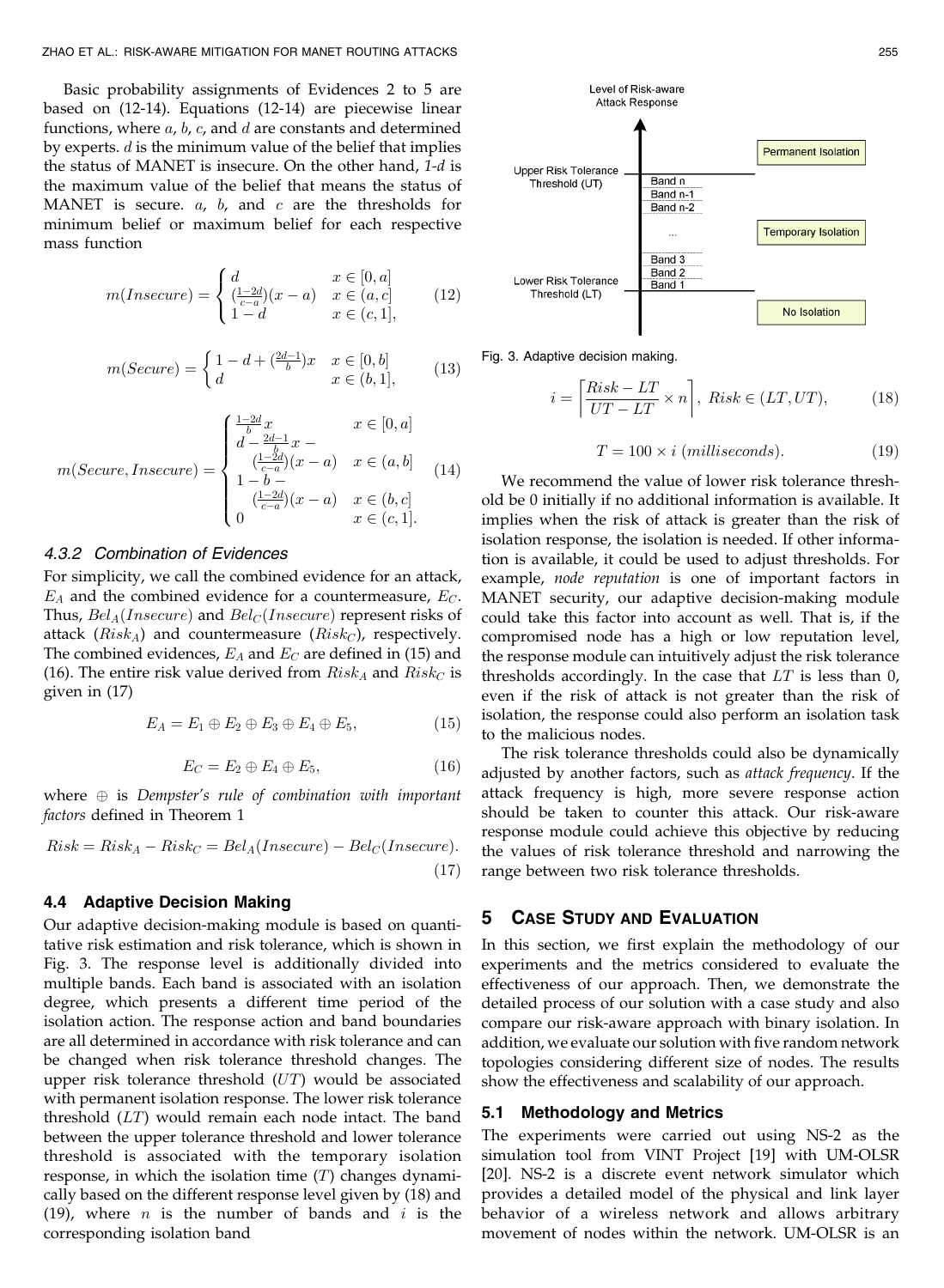

Fig. 4. Routing tables.

implementation of Optimized Link State Routing protocol for the NS-2, which complies with [12] and supports all core functionalities of OLSR plus the link-layer feedback option. In our experiments, we constructed MANET scenarios in a topology of  $1,000 \text{ m} \times 1,000 \text{ m}$  area. The total simulation time was set to 1,200 seconds, and the bandwidth was set to 2 Mbps. Constant Bit Rate (CBR) traffic was used to send 512 byte-UDP packets between nodes. The queuing capacity of every node was set to 15. We adopted a random traffic generator in the simulation that chose random pairs of nodes and sent packets between them. Every node kept track of all packets sent by itself and the entire packet received from other nodes in the network.

In order to evaluate the effectiveness of our adaptive risk-aware response solution, we divided the simulation process into three stages and compared the network performance in terms of six metrics. The following describes the activities associated with each stage:

Stage 1—Before attack. Random packets were generated and transmitted among nodes without activating any of them as attackers. This simulation can present the traffic patterns under the normal circumstance.

Stage 2—After attack. Specific nodes were set as attackers which conducted malicious activities for their own profits. However, any detection or response is not available in this stage. This simulation process can present the traffic patterns under the circumstance with malicious activities.

Stage 3—After response. Response decisions for each node were made and carried out based on three different mechanisms.

We computed six metrics [21] for each simulation run:

- Packet delivery radio. The ratio between the number of packets originated by the application layer CBR sources and the number of packets received by the CBR sink at the final destination.
- Routing cost. The ratio between the total bytes of routing packets transmitted during the simulation and the total bytes of packets received by the CBR sink at the final destination.
- Packet overhead. The number of transmitted routing packets; for example, a HELLO or TC message sent over four hops would be counted as four packets in this metric.
- Byte overhead. The number of transmitted bytes by routing packets, counting each hop similar to Packet Overhead.
- . Mean latency. The average time elapsed from "when a data packet is first sent" to "when it is first received at its destination."

. Average path length. This is the average length of the paths discovered by OLSR. It was calculated by averaging the number of hops taken by each data packet to reach the destination.

#### 5.2 Case Study

Fig. 2 shows our case study scenario, where packets from Nodes 5 to 0 are supposed to go through Nodes 2 and 4. Suppose a malicious Node 1 advertises it has a direct link (fake link) to Node 0 and it would cause every node to update its own routing table accordingly. As a result, the packets from Nodes 5 to 0 traverse Node 1 rather than Nodes 2 and 4. Hence, Node 1 can drop and manipulate the traffic between Nodes 5 and 0. We assume, as Node 1's one-hop neighbors, both Node 0, Node 4, and Node 6 get the intrusion alerts with 80 percent confidence from their respective IDS modules. Figs. 4a, 4b 4c show the routing tables of Nodes 0, 4, and 6 before the attack, after the attack and after the isolation, respectively. We set  $a = 0.2$ ,  $b = 0.7$ ,  $c = 0.8$ ,  $d = 0.05$ ,  $IF_1 = 5$ ,  $IF_2 = 7$ ,  $IF_3 = 10$ ,  $IF_4 = 3$ ,  $IF_5 = 3$ ,  $LT = -0.0017$ ,  $UT = 1$ , and  $n = 5$  in our experiments.

We examine binary isolation approach, risk-aware approach with DRC, and risk-aware approach with DRCIF to calculate the response decisions for Nodes 0, 4, and 6. As shown in Table 1, binary isolation suggests all nodes to isolate the malicious one since it does not take countermeasure risk into account. With our risk-aware response mechanism based on our extended D-S theory, Node 1 should be isolated only by Node 0 while the original D-S theory would suggest that both Nodes 0 and 4 isolate Node 1.

In Fig. 5a, due to routing attacks, the packet delivery ratio decreases in Stage 2. After performing binary isolation and DRC risk-aware response in Stage 3, the packet delivery ratio even decreases more. This is because these two

TABLE 1 Risk Assessment and Decision Making

|               |             | Node       |              |              |
|---------------|-------------|------------|--------------|--------------|
| Approaches    | Index       | $\Omega$   | 4            | 6            |
| <b>BINARY</b> | Decision    | isolation  | isolation    | isolation    |
|               | $Risk_A$    | 0.00011    | 0.0000057    | 0.0000057    |
|               | $Risk_C$    | 0.00164    | 0.00164      | 0.0144       |
| DRC           | Risk        | $-0.00153$ | $-0.00163$   | $-0.0143943$ |
|               | Decision    | isolation  | isolation    | no isolation |
|               | $Risk_A$    | 0.467      | 0.00355      | 0.00355      |
|               | $Risk_C$    | 0.0136     | 0.0136       | 0.1          |
| DRCIF         | <i>Risk</i> | 0.4534     | $-0.01005$   | $-0.096$     |
|               | Decision    | isolation  | no isolation | no isolation |
|               | Time        | $300$ $ms$ |              |              |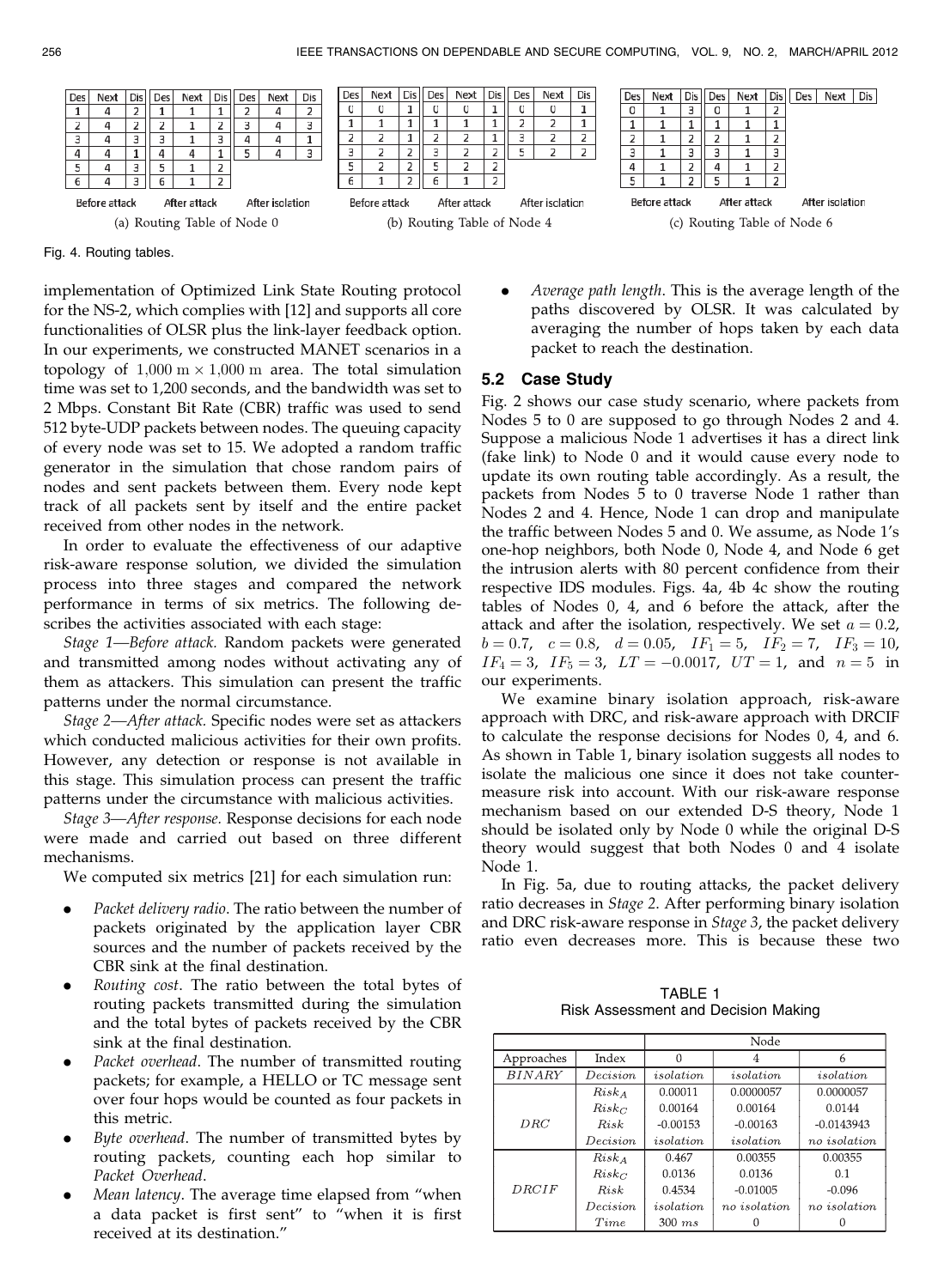

Fig. 5. Performance results in three stages comparing DRCIF with binary isolation and DRC.

response mechanisms largely destroy the topology of network. However, the packet delivery ratio using our DRCIF risk-aware response in Stage 3 is higher than those of the former two response mechanisms.

In Fig. 5b, the routing attacks increase the routing cost in Stage 2. Rather than recovering the routing cost in Stage 3, binary isolation and DRC risk-aware responses increase the routing cost. DRCIF risk-aware response, however, decreases the routing cost. Compared with other two response mechanisms, it indicates that our DRCIF risk-aware response effectively handles the attack.

Figs. 5c and 5d show the packet and byte overhead, respectively. Since the routing attacks do not change the network topology further in the given case, the packet overhead and byte overhead remain almost the same in Stage 2. In Stage 3, however, they are higher when our DRCIF risk-aware response mechanism is applied. This result meet our expectation, because the number of nodes which isolate malicious node using binary isolation and DRC risk-aware response are greater than those of our DRCIF risk-aware response mechanism. As shown in Table 1, the number of isolated nodes for each mechanism varies.

In Fig. 5e, as a consequence of the routing attacks, the mean latency increases in Stage 2. After response, we notice the mean latencies in Stage 3 for three different response mechanisms have approximately the same results.

In Fig. 5f, the average path length decreases in Stage 2 due to the malicious action claiming a shorter path performed by Node 1. After response, the average path length using binary isolation is higher than those of the other two response mechanisms because more nodes isolated the malicious node based on the nature of binary isolation. Hence, some packets may be retransmitted by more hops than before.

5.3 Evaluation with Random Network Topologies In order to test the effectiveness and scalability of our solution, we evaluated our risk-aware approach with DRCIF on five random network topologies. These five topologies have 10, 20, 30, 40, and 50 nodes respectively.

Fig. 6 shows the performance results in these random network topologies of our risk-aware approach with DRCIF, risk-aware approach with DRC and binary isolation approach. In Fig. 6a, as the number of nodes increases, the packet delivery ratio also increases because there are more route choices for the packet transmission. Among these three response mechanisms, we also notice the packets delivery ratio of our DRCIF risk-aware response is higher than those of the other two approaches.

In Fig. 6b, we can observe that the routing cost of our DRCIF risk-aware response is lower than those of the other two approaches. Note that the fluctuations of routing cost shown in Fig. 6b are caused by the random traffic generation and random placement of nodes in our realistic simulation.

In our DRCIF risk-aware response, the number of nodes which isolate the malicious node is less than the other two response mechanisms. As shown in Figs. 6c and 6d, that's the reason why we can also notice that as the number of nodes increases, the packet overhead and the byte overhead using our DRCIF risk-aware response are slightly higher than those of the other two response mechanisms.

In Fig. 6e, the mean latency using our DRCIF risk-aware response is higher than those of the other two response mechanisms, when the number of nodes is smaller than 20. However, when the number of nodes is greater than 20, the mean latency using our approach is less than those of the other two response mechanisms.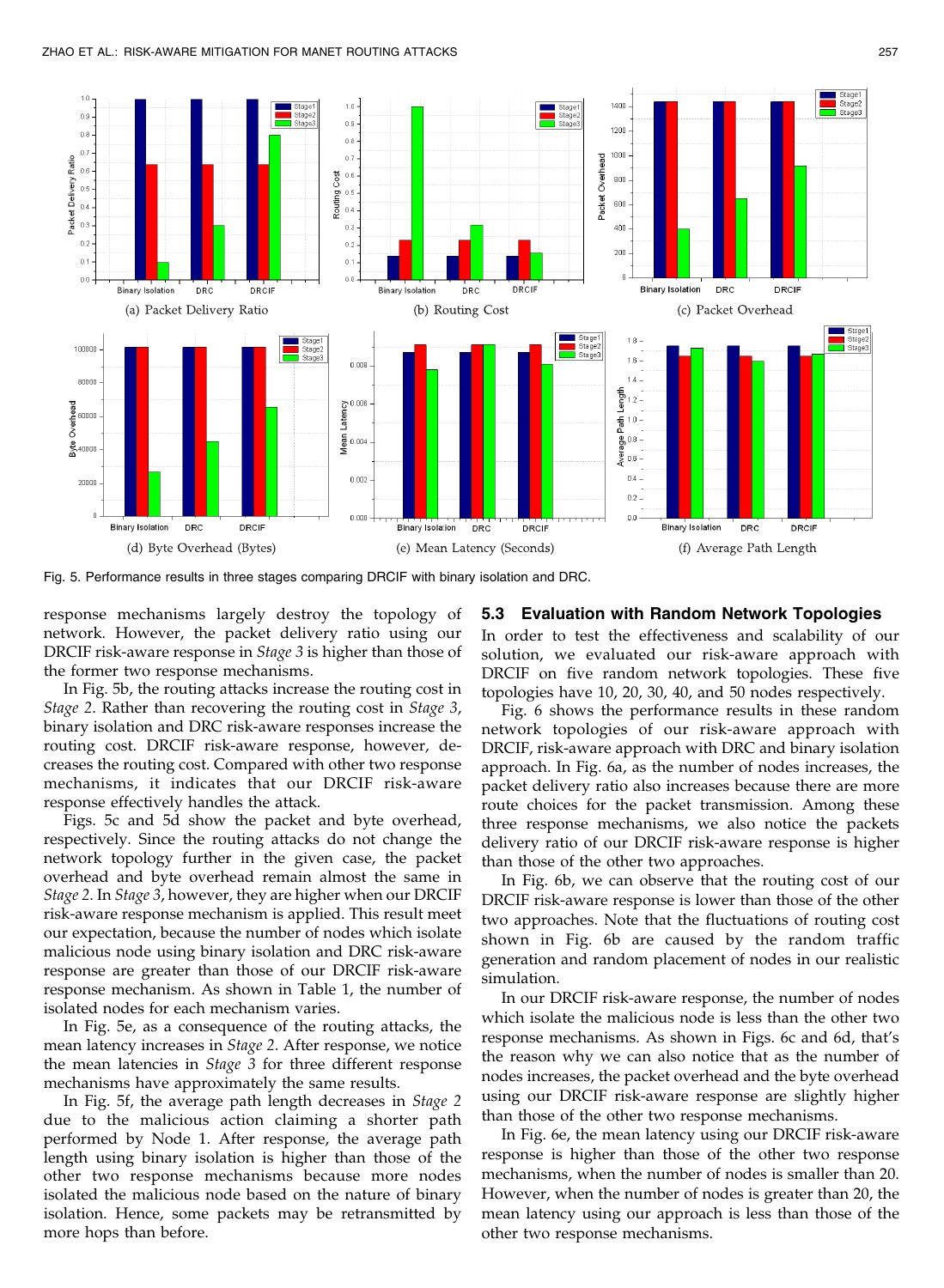

Fig. 6. Performance results in five random topologies comparing DRCIF with binary isolation and DRC.

# 6 RELATED WORK

Intrusion detection and response in MANET. Some research efforts have been made to seek preventive solutions [21], [22], [23], [24] for protecting the routing protocols in MANET. Although these approaches can prevent unauthorized nodes from joining the network, they introduce a significant overhead for key exchange and verification with the limited intrusion elimination. Besides, prevention-based techniques are less helpful to cope with malicious insiders who possess the legitimate credentials to communicate in the network.

Numerous IDSs for MANET have been recently introduced. Due to the nature of MANET, most IDS are structured to be distributed and have a cooperative architecture. Similar to signatured-based and anomalybased IDS models for the wired network, IDSs for MANET use specification-based or statistics-based approaches. Specification-based approaches, such as DEMEM [25] and [26], [27], [28], monitor network activities and compare them with known attack features, which are impractical to cope with new attacks. On the other hand, statistics-based approaches, such as Watchdog [29], and [30], compare network activities with normal behavior patterns, which result in higher false positives rate than specification-based ones. Because of the existence of false positives in both MANET IDS models, intrusion alerts from these systems always accompany with alert confidence, which indicates the possibility of attack occurrence.

Intrusion response system (IRS) [31] for MANET is inspired by MANET IDS. In [1] and [2], malicious nodes are isolated based on their reputations. Their work fails to take advantage of IDS alerts and simple isolation may cause unexpected network partition. Wang et al. [4] brought the concept of cost-sensitive intrusion response which considers topology dependency and attack damage. The advantage of our solution is to integrate evidences from IDS, local routing table with expert knowledge, and countermeasures with a mathematical reasoning approach.

Risk-aware approaches. When it comes to make response decisions [32], [33], there always exists inherent uncertainty which leads to unpredictable risk, especially in security and intelligence arena. Risk-aware approaches are introduced to tackle this problem by balancing action benefits and damage trade-offs in a quantified way. Cheng et al. [3] presented a fuzzy logic control model for adaptive risk-based access control. Teo et al. [34] applied dynamic risk-aware mechanism to determine whether an access to the network should be denied or permitted.

However, risk assessment is still a nontrivial challenging problem due to its involvements of subjective knowledge, objective evidence, and logical reasoning. Wang et al. [4] proposed a naïve fuzzy cost-sensitive intrusion response solution for MANET. Their cost model took subjective knowledge and objective evidence into account but omitted a seamless combination of two properties with logical reasoning. Mu et al. [7] adopted Dempster-Shafer theory to measure the risk of attacks and responses. However, as identified in [8], their model with Dempster's rule treats evidences equally without differentiating them from each other. To address this limitation, we propose a new Dempster's rule of combination with a notion of importance factors in D-S evidence model.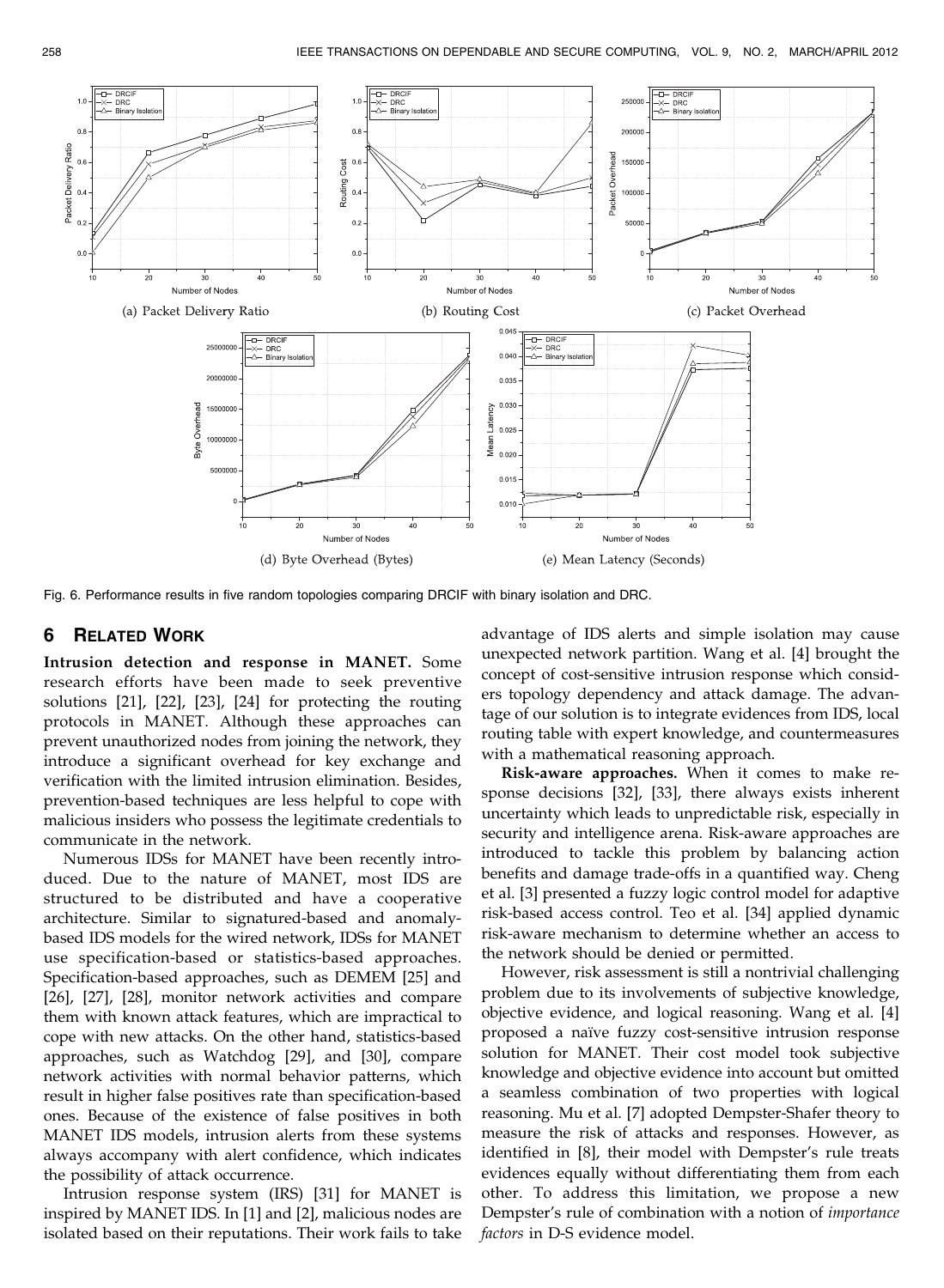# 7 CONCLUSION

We have proposed a risk-aware response solution for mitigating MANET routing attacks. Especially, our approach considered the potential damages of attacks and countermeasures. In order to measure the risk of both attacks and countermeasures, we extended Dempster-Shafer theory of evidence with a notion of *importance factors*. Based on several metrics, we also investigated the performance and practicality of our approach and the experiment results clearly demonstrated the effectiveness and scalability of our riskaware approach. Based on the promising results obtained through these experiments, we would further seek more systematic way to accommodate node reputation and attack frequency in our adaptive decision model.

#### ACKNOWLEDGMENTS

This work was partially supported by the grants from the US National Science Foundation (NSF-IIS-0900970 and NSF-CNS-0831360) and the US Department of Energy (DOE) (DE-SC0004308). All correspondence should be addressed to: Dr. Gail-Joon Ahn, ASU, PO Box 878809, Tempe, AZ 85287.

#### **REFERENCES**

- [1] Y. Sun, W. Yu, Z. Han, and K. Liu, "Information Theoretic Framework of Trust Modeling and Evaluation for Ad Hoc Networks," IEEE J. Selected Areas in Comm., vol. 24, no. 2, pp. 305-317, Feb. 2006.
- [2] M. Refaei, L. DaSilva, M. Eltoweissy, and T. Nadeem, "Adaptation" of Reputation Management Systems to Dynamic Network Conditions in Ad Hoc Networks," IEEE Trans. Computers, vol. 59, no. 5, pp. 707-719, May 2010.
- [3] P. Cheng, P. Rohatgi, C. Keser, P. Karger, G. Wagner, and A. Reninger, "Fuzzy Multi-Level Security: An Experiment on Quantified Risk-Adaptive Access Control," Proc. 28th IEEE Symp. Security and Privacy, 2007.
- [4] S. Wang, C. Tseng, K. Levitt, and M. Bishop, "Cost-Sensitive Intrusion Responses for Mobile Ad Hoc Networks," Proc. 10th Int'l Symp. Recent Advances in Intrusion Detection (RAID '07), pp. 127- 145, 2007.
- [5] G. Shafer, A Mathematical Theory of Evidence. Princeton Univ., 1976.
- [6] L. Sun, R. Srivastava, and T. Mock, "An Information Systems Security Risk Assessment Model under the Dempster-Shafer Theory of Belief Functions," J. Management Information Systems, vol. 22, no. 4, pp. 109-142, 2006.
- [7] C. Mu, X. Li, H. Huang, and S. Tian, "Online Risk Assessment of Intrusion Scenarios Using D-S Evidence Theory," Proc. 13th European Symp. Research in Computer Security (ESORICS '08), pp. 35-48, 2008.
- [8] K. Sentz and S. Ferson, "Combination of Evidence in Dempster-Shafer Theory," technical report, Sandia Nat'l Laboratories, 2002.
- [9] L. Zadeh, "Review of a Mathematical Theory of Evidence," AI Magazine, vol. 5, no. 3, p. 81, 1984.
- [10] R. Yager, "On the Dempster-Shafer Framework and New Combination Rules<sup>\*1</sup>," Information Sciences, vol. 41, no. 2, pp. 93-137, 1987.
- [11] H. Wu, M. Siegel, R. Stiefelhagen, and J. Yang, "Sensor Fusion Using Dempster-Shafer Theory," Proc. IEEE Instrumentation and Measurement Technology Conf., vol. 1, pp. 7-12, 2002.
- [12] T. Clausen and P. Jacquet, "Optimized Link State Routing Protocol," Network Working Group, 2003.
- [13] C. Perkins, E. Belding-Royer, and S. Das, "Ad Hoc On-Demand Distance Vector Routing," Mobile Ad-Hoc Network Working Group, vol. 3561, 2003.
- [14] H. Deng, W. Li, and D. Agrawal, "Routing Security in Wireless Ad Hoc Networks," IEEE Comm. Magazine, vol. 40, no. 10, pp. 70- 75, Oct. 2002.
- [15] Y. Hu and A. Perrig, "A Survey of Secure Wireless Ad Hoc Routing," IEEE Security and Privacy Magazine, vol. 2, no. 3, pp. 28- 39, May/June 2004.
- [16] B. Kannhavong, H. Nakayama, Y. Nemoto, N. Kato, and A. Jamalipour, "A Survey of Routing Attacks in Mobile Ad Hoc Networks," IEEE Wireless Comm. Magazine, vol. 14, no. 5, pp. 85- 91, Oct. 2007.
- [17] C. Karlof and D. Wagner, "Secure Routing in Wireless Sensor Networks: Attacks and Countermeasures," Ad Hoc Networks, vol. 1, nos. 2/3, pp. 293-315, 2003.
- [18] M. Yamada and M. Kudo, "Combination of Weak Evidences by D-S Theory for Person Recognition," Knowledge-Based Intelligent Information and Engineering Systems, pp. 1065-1071, Springer, 2004. [19] K. Fall and K. Varadhan, "The NS Manual," 2010.
- 
- [20] F. Ros, "UM-OLSR Implementation (version 0.8.8) for NS2," 2007.
- [21] Y. Hu, A. Perrig, and D. Johnson, "Ariadne: A Secure On-Demand Routing Protocol for Ad Hoc Networks," Wireless Networks, vol. 11, no. 1, pp. 21-38, 2005.
- [22] B. Levine, C. Shields, and E. Belding-Royer, "A Secure Routing Protocol for Ad Hoc Networks," Proc. 10th IEEE Int'l Conf. Network Protocols (ICNP '02), pp. 78-88, 2002.
- [23] Y. Hu, D. Johnson, and A. Perrig, "SEAD: Secure Efficient Distance Vector Routing for Mobile Wireless Ad Hoc Networks," Ad Hoc Networks, vol. 1, no. 1, pp. 175-192, 2003.
- [24] B. Awerbuch, R. Curtmola, D. Holmer, C. Nita-Rotaru, and H. Rubens, "ODSBR: An On-Demand Secure Byzantine Resilient Routing Protocol for Wireless Ad Hoc Networks," ACM Trans. Information and System Security, vol. 10, no. 4, pp. 1-35, 2008.
- [25] C. Tseng, S. Wang, C. Ko, and K. Levitt, "DEMEM: Distributed Evidence-Driven Message Exchange Intrusion Detection Model for Manet," Proc. Ninth Int'l Symp. Recent Advances in Intrusion Detection (RAID '06), pp. 249-271, 2006.
- [26] C. Tseng, T. Song, P. Balasubramanyam, C. Ko, and K. Levitt, "A Specification-Based Intrusion Detection Model for OLSR," Proc. Ninth Int'l Symp. Recent Advances in Intrusion Detection (RAID '06), pp. 330-350, 2006.
- [27] N. Mohammed, H. Otrok, L. Wang, M. Debbabi, and P. Bhattacharya, "Mechanism Design-Based Secure Leader Election Model for Intrusion Detection in MANET," IEEE Trans. Dependable and Secure Computing, vol. 8, no. 1, pp. 89-103, Jan./Feb. 2011.
- [28] J. Felix, C. Joseph, B.-S. Lee, A. Das, and B. Seet, "Cross-Layer Detection of Sinking Behavior in Wireless Ad Hoc Networks Using SVM and FDA," IEEE Trans. Dependable and Secure Computing, vol. 8, no. 2, pp. 233-245, Mar./Apr. 2011.
- [29] S. Marti, T. Giuli, K. Lai, and M. Baker, "Mitigating Routing Misbehavior in Mobile Ad Hoc Networks," Proc. ACM MobiCom, pp. 255-265, 2000.
- [30] S. Kurosawa, H. Nakayama, N. Kato, and A. Jamalipour, "Detecting Blackhole Attack on AODV-Based Mobile Ad Hoc Networks by Dynamic Learning Method," Int'l J. Network Security, vol. 105, no. 627, pp. 65-68, 2006.
- [31] Y. Hu, A. Perrig, and D. Johnson, "Packet Leashes: A Defense against Wormhole Attacks in Wireless Networks," Proc. IEEE INFOCOM, vol. 3, pp. 1976-1986, 2004.
- [32] T. Toth and C. Kruegel, "Evaluating the Impact of Automated Intrusion Response Mechanisms," Proc. 18th Ann. Computer Security Applications Conf. (ACSAC '02), pp. 9-13, 2002.
- [33] C. Strasburg, N. Stakhanova, S. Basu, and J. Wong, "Intrusion Response Cost Assessment Methodology," Proc. Fourth ACM Symp. Information, Computer, and Comm. Security (ASIACCS '09), pp. 388-391, 2009.
- [34] L. Teo, G. Ahn, and Y. Zheng, "Dynamic and Risk-Aware Network Access Management," Proc. Eighth ACM Symp. Access Control Models and Technologies (SACMAT '03), pp. 217-230, 2003.



Ziming Zhao received the BE and MS degrees from the Beijing University of Posts and Telecommunications, China, in 2006 and 2009, respectively. He is currently working toward the PhD degree in the School of Computing, Informatics, and Decision Systems Engineering, Ira A. Fulton School of Engineering, Arizona State University, Tempe. He is also a member of the Security Engineering for Future Computing Laboratory, Arizona State University. His research

interests include malicious code analysis, web and browser security, and wireless system security. He is a student member of the IEEE.